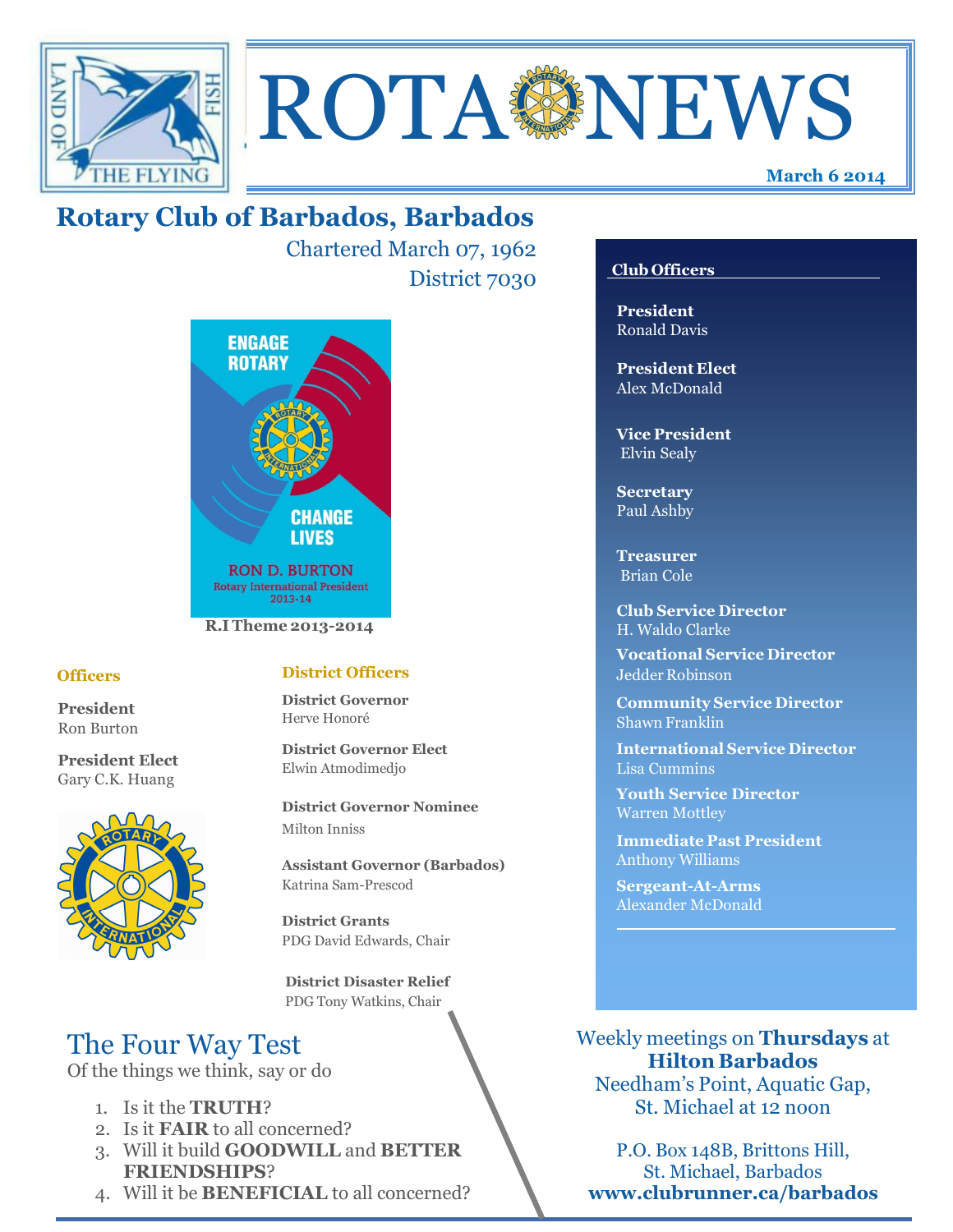#### **Profiles in Community Service Richard Blanchette cont'd**

#### **The Junior Library Project (Bridgetown)**

In addition to the Saturday morning programs mentioned in Part 1 of the Richard's profile, thousands of dollars on books and equipment were donated to the Library under Richard's stewardship. Local Rotarians donated some 400 books valued at approximately \$2,000.00 to the Chief Librarian, (Mrs. Betty Carrillo at the time) on January 24, 1982. The Canadian Rotary Club of Trenton donated a Video machine and television set valued at \$5,000.00 which were presented to Senator Nigel Barrow, Minister of Culture on May 27, 1982. A donation of 10 tea chests of books valued at \$18,000.00 sent from Ranfurly Library Service on request of the Rotary Club of Birmingham, were presented to the Library on June 16, 1982. Repairs were done to the interior and exterior of the Public library with the assistance of Berger Paints. This project was continued with President Trevor with the club contribution of \$120,000.00 in books and equipment.



The Free Public Library

#### **Involvement in the Challenor School**

Richard reveals that his initial involvement in Rotary started as a teenager as he accompanied his dad in preparing the land at Whitehall, St Michael for the establishment of the "Challenor School" which was previously located at Andrew's House, opposite Andrews Factory, St. Joseph. However because of transportation challenges the School was moved to Whitehall House, Codrington Hill, St. Michael.

The Rotarians and spouses spent weekends cleaning up the property and its surroundings, preparing for the pupils. The Challenor Creative Arts and Training Centre (CCATC) moved to its current location at Canefield House, St. Thomas in 1964. The active relationship between CCATC and the Rotary club of Barbados remains.

There are several institutions in Barbados that cater to students with special needs, but unlike those schools, the Challenor Creative Arts and Training Centre is the only one of this kind in the island that accommodates students from the ages of 5 to 50.



His early start in giving service and his sense of community ensures Richard's unwavering dedication and commitment to the Club. He is, to date, one of the youngest presidents to serve this Club and his contribution is much appreciated. Some portions adapted from Review of the Rotary Year (1982) and 3 Decades of Rotary in Barbados 1961-1991.

# **Meeting Details**

Meeting held on Thursday, February 27, 2014.

Sgt-at-Arms: Heather Tull

- 
- Attendance 70%
- **Raffle \$115.20**
- Fines  $-$  \$260.46
	-
	-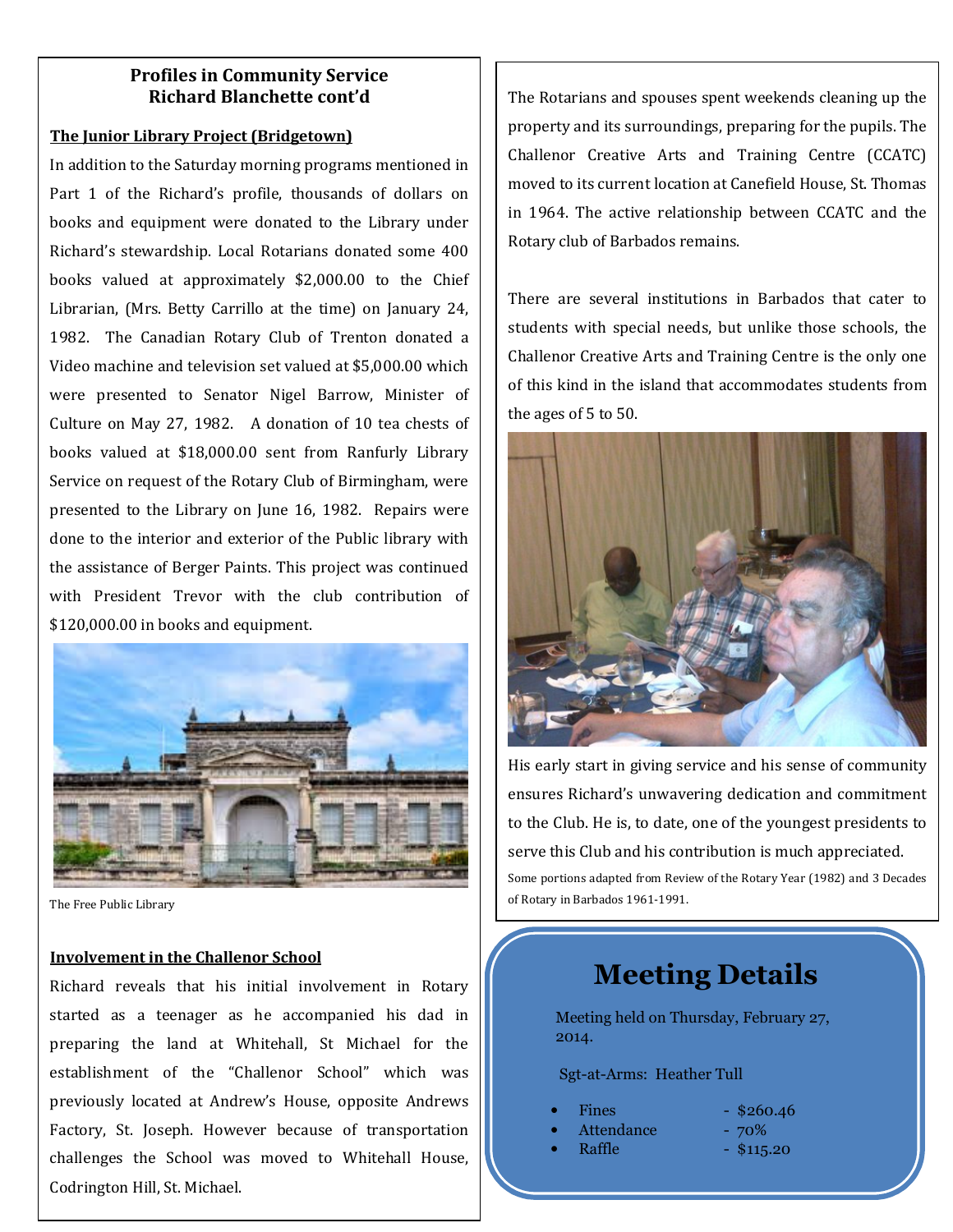

**Events**

Reminder: The Australian BEE GEES on the grounds of the Ilaro Court on March 15, 2014.

Members are asked to hand all collected proceeds for the upcoming AUSTRALIAN BEE GEES concert to Treasurer Brian.

There is a Facebook page promoting the event. Please like and share and do all you can to promote this show.

The bar service roster has been circulated by Rtn Carl (Tony) Williams. Please view the roster for your duties and times. If you have not received the schedule please contact him directly or if you think some adjustment is warranted. Do note that although Rotarians are assigned for specific times, please note that there is no rigidity to the allocations. It is anticipated that as many hands as possible will be required at specific times during the night for the following reasons: 1) To assist with setting up from 6.00 pm prior to commencement of the show. 2) To assist with serving at breaktime (estimated to be from 9.00 pm for approx. 1/2 hour to 45 minutes) 3) To assist with clean up, re-packing of unused drinks etc. after the show.

Kindly note that Rotarians whose names are not on the roster will most likely have been rostered for gate or parking duties. If you have not been allocated to any area, please let Tony know.

#### **Notices**

#### **Bank Display**

Verbal permission has been given by the management of CIBC First Caribbean to our Club to mount an exhibition depicting the work of The Rotary Club of Barbados over the past fifty one years.

This exhibition will be mounted at the Warrens Branch of CIBC First Caribbean during the period March 24 to 28, 2014 during banking hours.

#### **It's Human Nature**

Human Nature will be the featured performer during the opening session of the Rotary International Convention in Sydney, 1-4 June. Australia's number one male vocal group, Human Nature will perform a Motown-inspired set. Celebrating 25 years together this year, Human Nature has released 10 albums, 5 of which reached No. 1 on the charts, and has received 24 platinum awards.

#### **Rotary Club of Barbados Mini Model United Nations Project**

The Mini MUN continues this Saturday March 8, 2014 at the UN House and **all are invited**. Saturday is International Women's Day. Ms. Christine Arab, the Representative of UNWOMEN in Barbados will address the delegates on the work of UNWOMEN in Barbados and the Eastern Caribbean on the issues of Gender Equality and Women's Empowerment.



Rotarians in attendance at the MiniMun.

#### **Rotary's attendance requirements**

Please be reminded of the attendance requirements for the club and make sure to obtain and submit your makeup cards to the attendance administrator.

#### **Presentation**

 from an Entrepreneurial Perspective. There will be a presentation next week March 13, 2014 by Peter Boos on the topic -Corporate Governance